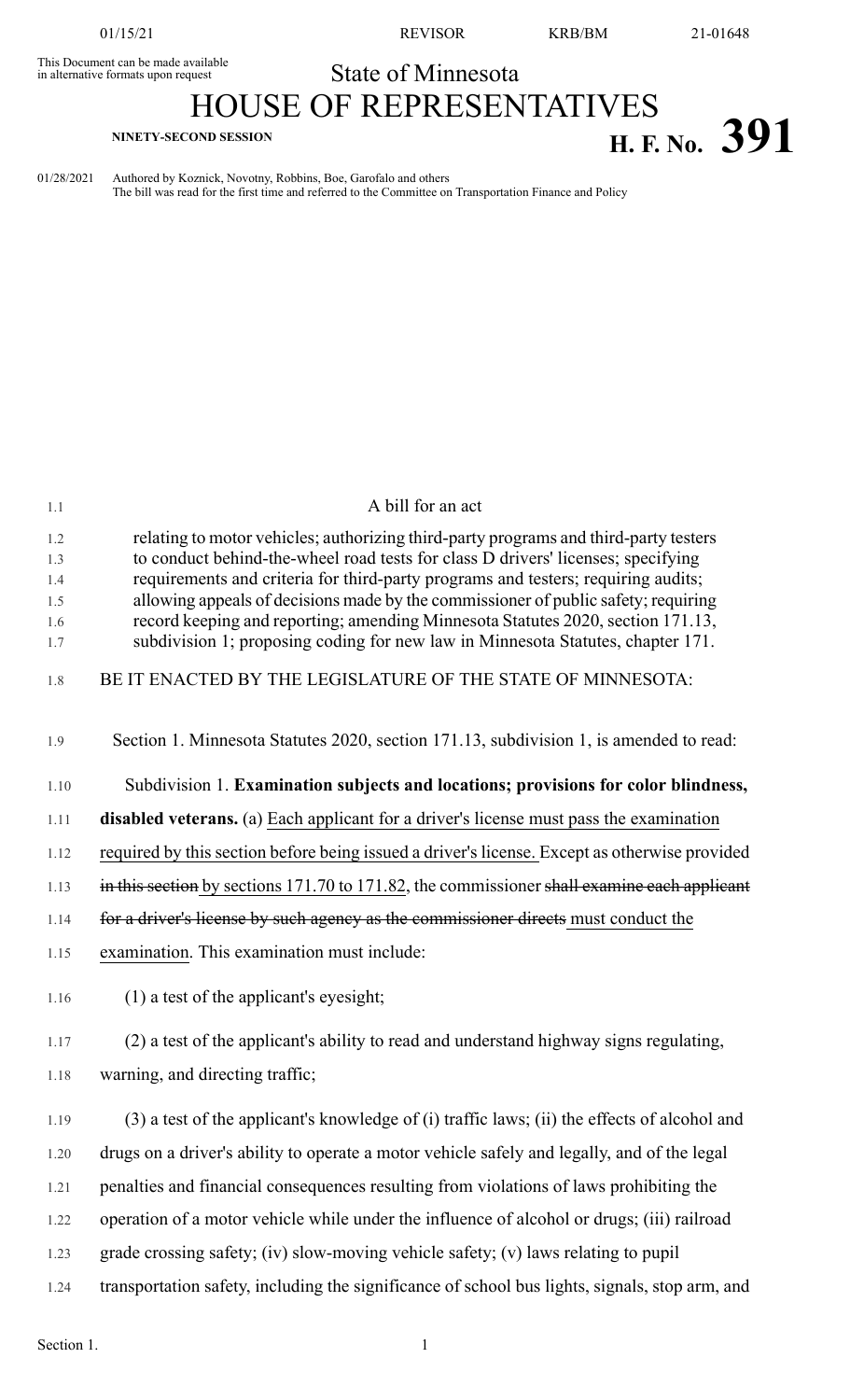2.1 passing a school bus; (vi) traffic laws related to bicycles; and (vii) the circumstances and 2.2 dangers of carbon monoxide poisoning;

2.3 (4) an actual demonstration of ability to exercise ordinary and reasonable control in the 2.4 operation of a motor vehicle; and

2.5 (5) other physical and mental examinations as the commissioner finds necessary to 2.6 determine the applicant's fitness to operate a motor vehicle safely upon the highways.

2.7 (b) Notwithstanding paragraph (a), no driver's license may be denied an applicant on 2.8 the exclusive grounds that the applicant's eyesight is deficient in color perception. War 2.9 veterans operating motor vehicles especially equipped for disabled persons, if otherwise 2.10 entitled to a license, must be granted such license.

2.11 (c) The commissioner shall make provision for giving the examinations under this 2.12 subdivision either in the county where the applicant resides or at a place adjacent thereto 2.13 reasonably convenient to the applicant.

2.14 (d) The commissioner shall ensure that an applicant is able to obtain an appointment for 2.15 an examination to demonstrate ability under paragraph (a), clause (4), within 14 days of the 2.16 applicant's request if, under the applicable statutes and rules of the commissioner, the 2.17 applicant is eligible to take the examination.

## 2.18 Sec. 2. **[171.70] DEFINITIONS.**

2.19 (a) For purposes of sections 171.70 to 171.82, the following terms have the meanings 2.20 given them.

2.21 (b) "Applicant" means an entity applying for approval to be a third-party testing program.

2.22 (c) "Entity" includes an individual, natural person, and a legal or corporate person,

2.23 however organized unless otherwise expressly described or limited.

2.24 (d) "Letter of approval" means the document issued by the commissioner to the third-party

2.25 testing program authorizing the program to administer road tests for class D drivers' licenses.

2.26 (e) "Road test" meansthe actual physical demonstration of the ability to exercise ordinary

- 2.27 and reasonable control in the operation of a motor vehicle as required by section 171.13,
- 2.28 subdivision 1, paragraph (a), clause (4).
- 2.29 (f) "Third-party tester" means an individual who is an employee of a third-party testing
- 2.30 program who has qualified for a third-party tester certificate issued by the commissioner
- 2.31 granting the individual authorization to conduct road tests for class D drivers' licenses.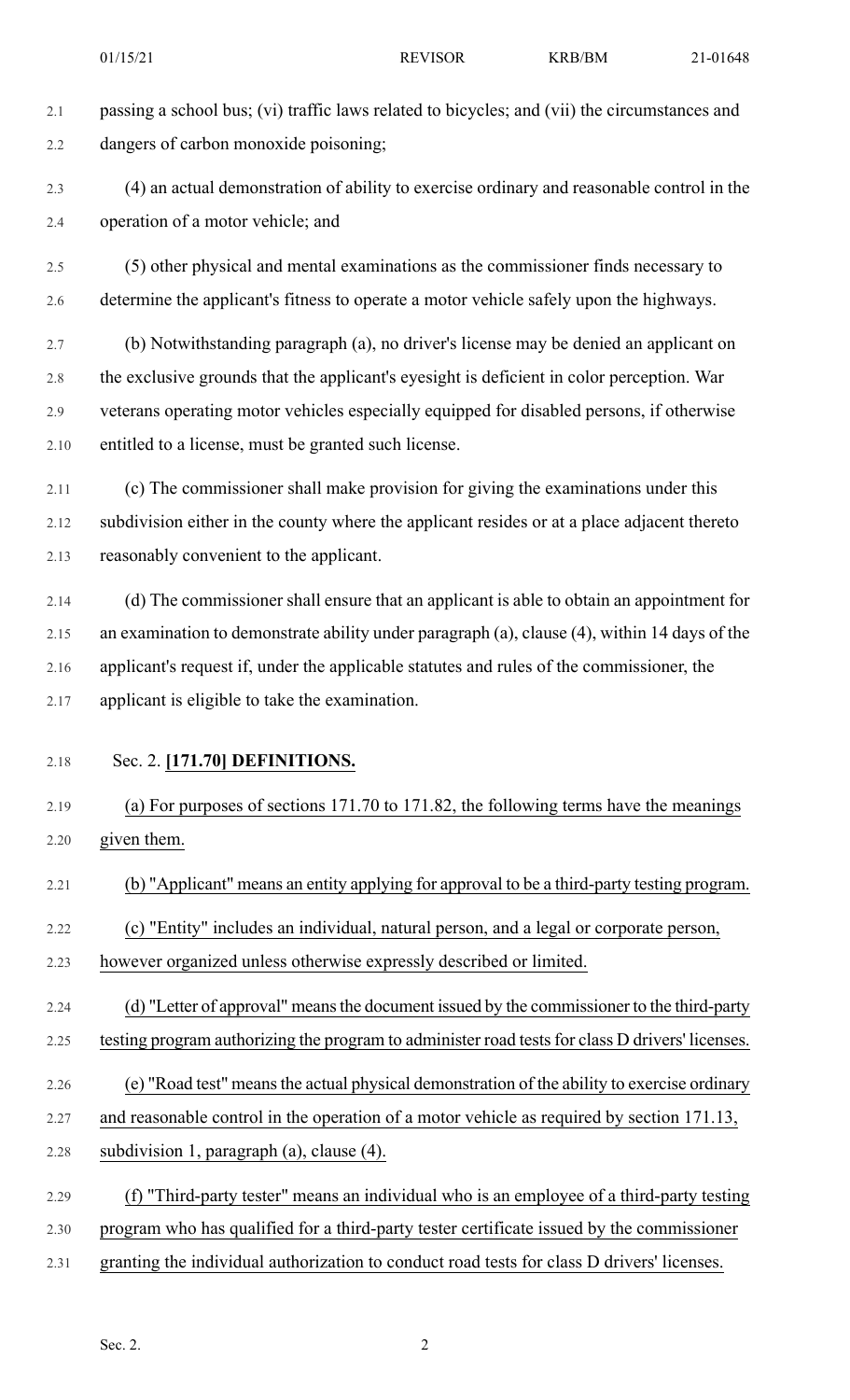| 3.1  | (g) "Third-party tester certificate" means a certificate issued by the commissioner to the          |
|------|-----------------------------------------------------------------------------------------------------|
| 3.2  | third-party tester authorizing the third-party tester to administer road tests for class D drivers' |
| 3.3  | licenses on behalf of a specified third-party testing program.                                      |
| 3.4  | (h) "Third-party testing program" means a program authorized by the commissioner to                 |
| 3.5  | administer to an individual the road test for class D drivers' licenses.                            |
|      |                                                                                                     |
| 3.6  | Sec. 3. [171.71] THIRD-PARTY TESTER; AUTHORIZATION.                                                 |
| 3.7  | The commissioner must allow a third-party tester that complies with the requirements                |
| 3.8  | of sections 171.70 to 171.82 to conduct road tests for people applying for class D drivers'         |
| 3.9  | licenses.                                                                                           |
|      |                                                                                                     |
| 3.10 | Sec. 4. [171.72] PROGRAM APPLICATION; APPROVAL.                                                     |
| 3.11 | Subdivision 1. Application. The applicant shall apply to the commissioner for approval              |
| 3.12 | to be a third-party testing program authorized to administer road tests for class D drivers'        |
| 3.13 | licenses. The applicant must submit the application to the commissioner and provide the             |
| 3.14 | information in subdivision 2. A third-party testing program or a third-party tester employed        |
| 3.15 | by the program must not conduct road tests until the program is approved by the                     |
| 3.16 | commissioner.                                                                                       |
| 3.17 | Subd. 2. Application contents. To apply for approval as a third-party testing program,              |
| 3.18 | an applicant must complete an application containing the information specified in this              |
| 3.19 | section:                                                                                            |
| 3.20 | $(1)$ business name;                                                                                |
| 3.21 | (2) business registration number if a business, or tax identification number if a                   |
| 3.22 | not-for-profit entity;                                                                              |
| 3.23 | (3) address of the business's administrative office;                                                |
| 3.24 | (4) telephone number, fax number, and e-mail address of the administrative office;                  |
| 3.25 | (5) name of an authorized official responsible for the program and application, and the             |
| 3.26 | official's title and telephone number;                                                              |
| 3.27 | (6) a map, drawing, or written description of the test route to be used for road tests;             |
| 3.28 | (7) the name, birth date, home address, and driver's license number of all individuals              |
| 3.29 | the applicant wants to employ as a certified third-party tester;                                    |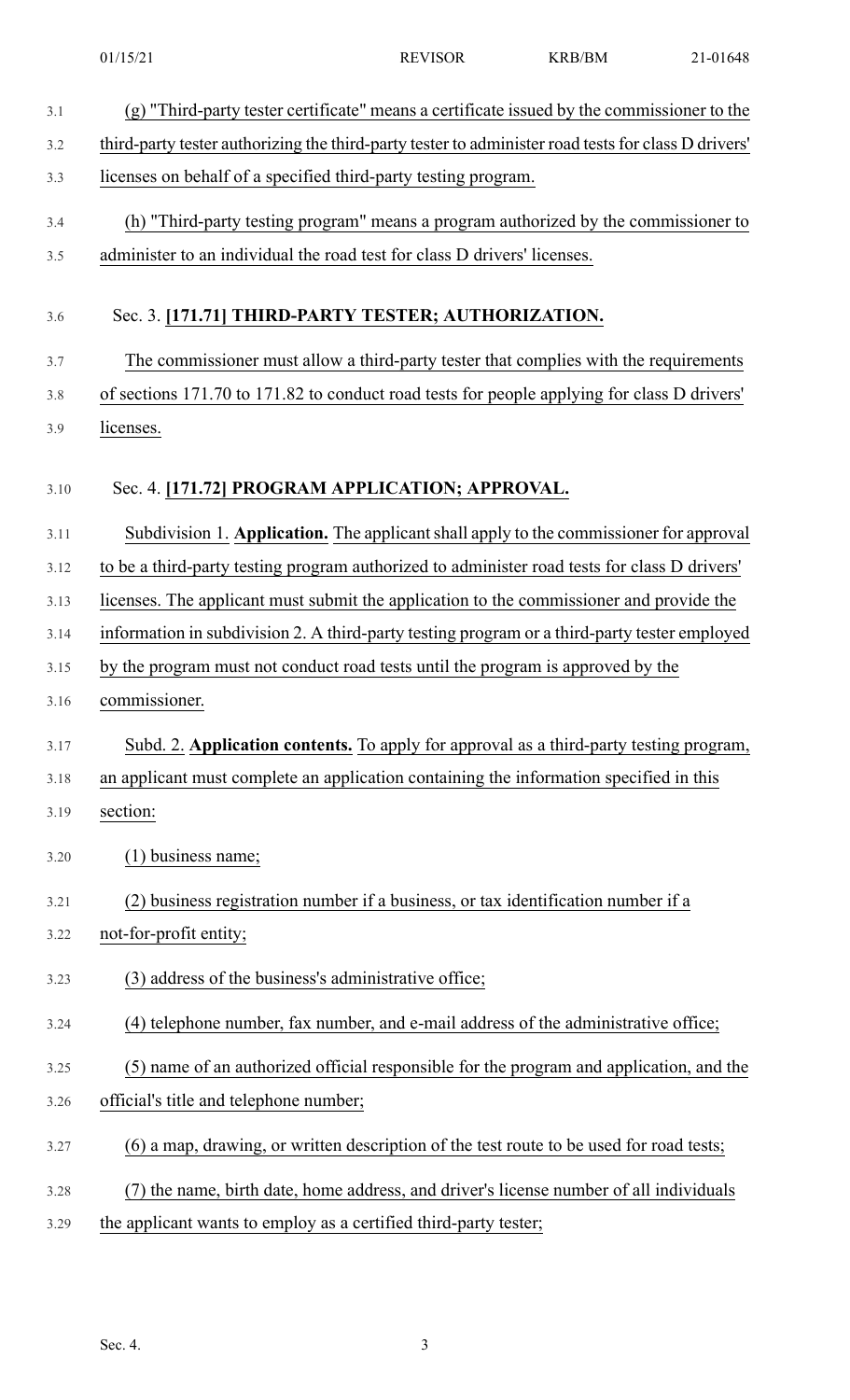|      | 01/15/21                                                                                     | <b>REVISOR</b> | <b>KRB/BM</b> | 21-01648 |
|------|----------------------------------------------------------------------------------------------|----------------|---------------|----------|
| 4.1  | (8) attestation that the applicant carries the required insurance, as described in chapter   |                |               |          |
| 4.2  | 65B, for all vehicles used for testing; and                                                  |                |               |          |
| 4.3  | (9) attestation by the authorized official that the information submitted is true and        |                |               |          |
| 4.4  | accurate.                                                                                    |                |               |          |
| 4.5  | Subd. 3. Location requirement. To qualify as a third-party testing program, the applicant    |                |               |          |
| 4.6  | must be located in the state and must maintain an administrative office in at least one      |                |               |          |
| 4.7  | permanent, regularly occupied building with a permanent address.                             |                |               |          |
| 4.8  | Subd. 4. Employment of certified tester. The applicant must employ one or more               |                |               |          |
| 4.9  | certified third-party testers who meet the qualifications in section 171.75.                 |                |               |          |
| 4.10 | Subd. 5. Evaluation. The commissioner shall evaluate the application submitted by the        |                |               |          |
| 4.11 | third-party testing program applicant. If the application is satisfactory, the commissioner  |                |               |          |
| 4.12 | must approve the application.                                                                |                |               |          |
| 4.13 | Subd. 6. Limitation. The commissioner is prohibited from imposing any criteria or            |                |               |          |
| 4.14 | requirements that are not specified by this section.                                         |                |               |          |
| 4.15 | Subd. 7. Commissioner's letter of approval. Upon approval of an application submitted        |                |               |          |
| 4.16 | pursuant to this section, the commissioner shall issue a letter of approval to designate a   |                |               |          |
| 4.17 | third-party testing program. The letter of approval constitutes an agreement between the     |                |               |          |
| 4.18 | state and the third-party testing program administering road tests for a class D driver's    |                |               |          |
| 4.19 | license. A letter of approval to operate a third-party testing program is not transferable.  |                |               |          |
|      |                                                                                              |                |               |          |
| 4.20 | Sec. 5. [171.73] INDEMNIFICATION.                                                            |                |               |          |
| 4.21 | An applicant shall agree to indemnify and hold harmless the state and all state officers,    |                |               |          |
| 4.22 | employees, and agents of the state from and against all claims, losses, damages, costs, and  |                |               |          |
| 4.23 | other proceedings made, sustained, brought, or prosecuted in any manner based on or          |                |               |          |
| 4.24 | occasioned by or attributive to any injury, infringement, or damage rising from any act or   |                |               |          |
| 4.25 | omission of the third-party testing program or the program's employees in the performance    |                |               |          |
| 4.26 | of testing duties.                                                                           |                |               |          |
| 4.27 | Sec. 6. [171.74] USE OF CERTIFIED THIRD-PARTY TESTERS.                                       |                |               |          |
|      |                                                                                              |                |               |          |
| 4.28 | The third-party testing program shall allow only individuals who have been certified by      |                |               |          |
| 4.29 | the commissioner as third-party testers under sections 171.75 to 171.76 to administer road   |                |               |          |
| 4.30 | tests. The program shall maintain, on file in the program's administrative office, a copy of |                |               |          |
| 4.31 | the valid certificate of each third-party tester employed by the program.                    |                |               |          |
|      |                                                                                              |                |               |          |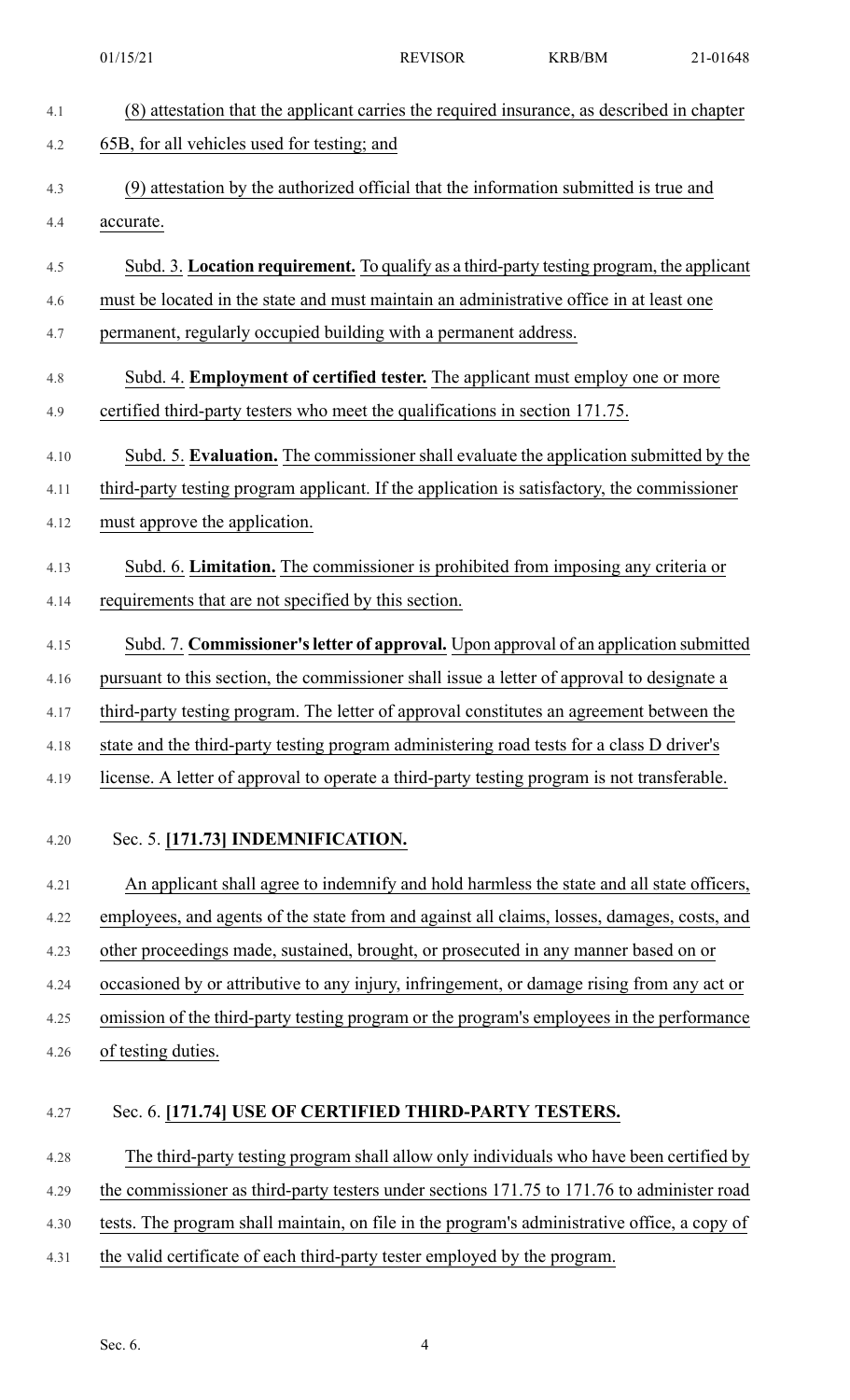| 5.1  | Sec. 7. [171.75] THIRD-PARTY TESTER QUALIFICATIONS.                                          |
|------|----------------------------------------------------------------------------------------------|
| 5.2  | Subdivision 1. Generally. To be certified as a third-party tester, an individual must make   |
| 5.3  | application to, and be approved by, the commissioner as provided in this section. The        |
| 5.4  | individual must:                                                                             |
| 5.5  | (1) possess a valid driver's license;                                                        |
| 5.6  | $(2)$ be at least age 21;                                                                    |
| 5.7  | (3) be a licensed driver in a United States state for the past three years;                  |
| 5.8  | (4) before the date of application, have maintained continuous valid driving privileges      |
| 5.9  | for the past year;                                                                           |
| 5.10 | (5) successfully pass a prequalifying tester examination;                                    |
| 5.11 | (6) be an employee of a third-party testing program;                                         |
| 5.12 | successfully complete the test administration training required of state-employed            |
| 5.13 | examiners; and                                                                               |
| 5.14 | (8) have the class of driver's license and endorsements to operate the type of vehicles      |
| 5.15 | for which the road tests are administered.                                                   |
| 5.16 | The examination and training required by clauses $(5)$ and $(7)$ must be identical for       |
| 5.17 | state-employed examiners and third-party testers.                                            |
| 5.18 | Subd. 2. State employee. A certified third-party tester must not be an employee of the       |
| 5.19 | department.                                                                                  |
| 5.20 | Subd. 3. Employment. A certified third-party tester must have a certificate for each         |
| 5.21 | third-party testing program that employs the tester. The tester must reapply and be approved |
| 5.22 | for a new certificate to conduct tests on behalf of a new third-party testing program. The   |
| 5.23 | tester may be simultaneously employed by more than one program.                              |
| 5.24 | Subd. 4. Maintaining certification. To maintain certification as a third-party tester, an    |
| 5.25 | individual must:                                                                             |
| 5.26 | (1) conduct at least 12 road tests annually over each 24-month period from the date of       |
| 5.27 | initial issuance of a third-party tester certificate;                                        |
| 5.28 | (2) be evaluated at least annually on the administration of tests and record keeping;        |
| 5.29 | (3) attend annual in-service training, workshops, or seminars provided by the                |
| 5.30 | commissioner, provided that the requirements are the same as testers employed by the         |
| 5.31 | department;                                                                                  |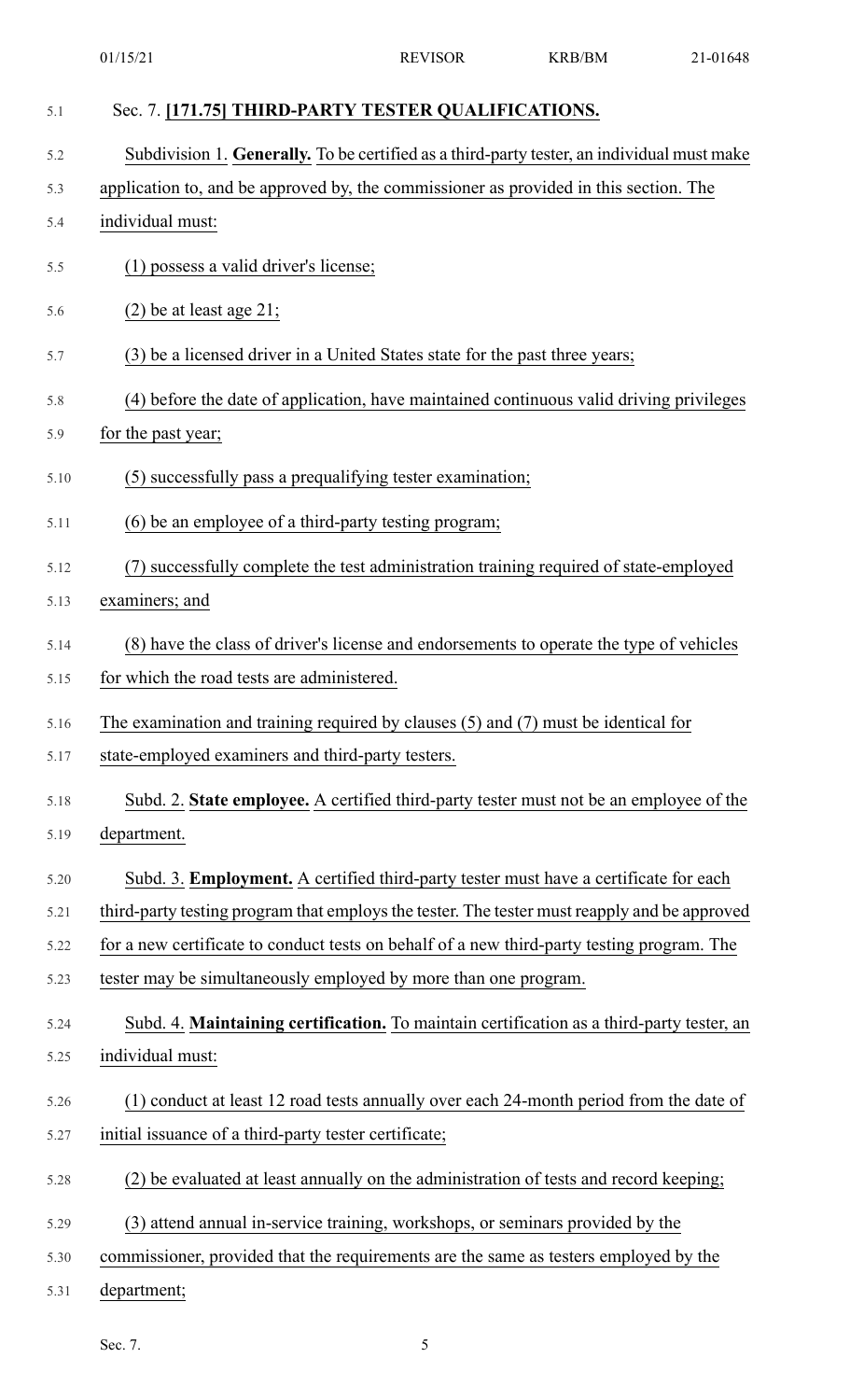| 6.1  | (4) submit monthly testing reports in a format specified by the commissioner; and                 |
|------|---------------------------------------------------------------------------------------------------|
| 6.2  | (5) account for all records of examination issued by the commissioner to a third-party            |
| 6.3  | tester and submit the record of examination immediately to the commissioner after completing      |
| 6.4  | a road test.                                                                                      |
| 6.5  | Subd. 5. Limitation. The commissioner is prohibited from imposing any criteria or                 |
| 6.6  | requirements on third-party testing programs or third-party testers that are not specified by     |
| 6.7  | this section.                                                                                     |
| 6.8  | Sec. 8. [171.76] CERTIFICATES AND LETTER OF APPROVAL.                                             |
| 6.9  | Subdivision 1. Tester certificates. The commissioner shall issue a certificate to each            |
| 6.10 | approved third-party tester of a third-party testing program. The third-party testing program     |
| 6.11 | must keep a copy of the certificate of each third-party tester employed by the program on         |
| 6.12 | file in the office of the program. A third-party tester's certificate is effective on the date of |
| 6.13 | issuance by the commissioner and expires four years after issuance. A third-party tester          |
| 6.14 | may not conduct road tests without a valid third-party tester certificate. A certificate issued   |
| 6.15 | to a third-party tester is not transferable.                                                      |
| 6.16 | Subd. 2. Certificate renewal time frame. A third-party tester must submit an application          |
| 6.17 | for renewal of the tester's certificate to the commissioner no less than 30 days before the       |
| 6.18 | date the previously issued certificate expires.                                                   |
| 6.19 | Sec. 9. [171.77] TEST PROOF.                                                                      |
| 6.20 | The third-party testing program shall provide a record of examination, on a format                |
| 6.21 | obtained from or approved by the commissioner, to an individual who has passed a road             |
| 6.22 | test for a class D driver's license. The record of examination, which must be presented at        |

- 6.23 the time of application for a class D driver's license, must specify that the individual has
- 6.24 passed the required test or tests administered by the third-party testing program.
- 6.25 Sec. 10. **[171.78] AUDITS.**
- 6.26 Subdivision 1. **Random examinations, inspections, and audits.** A third-party testing 6.27 program shall agree to allow representatives of the commissioner, on behalf of the state, to 6.28 conduct random examinations, inspections, and audits of the testing operation without prior 6.29 notice.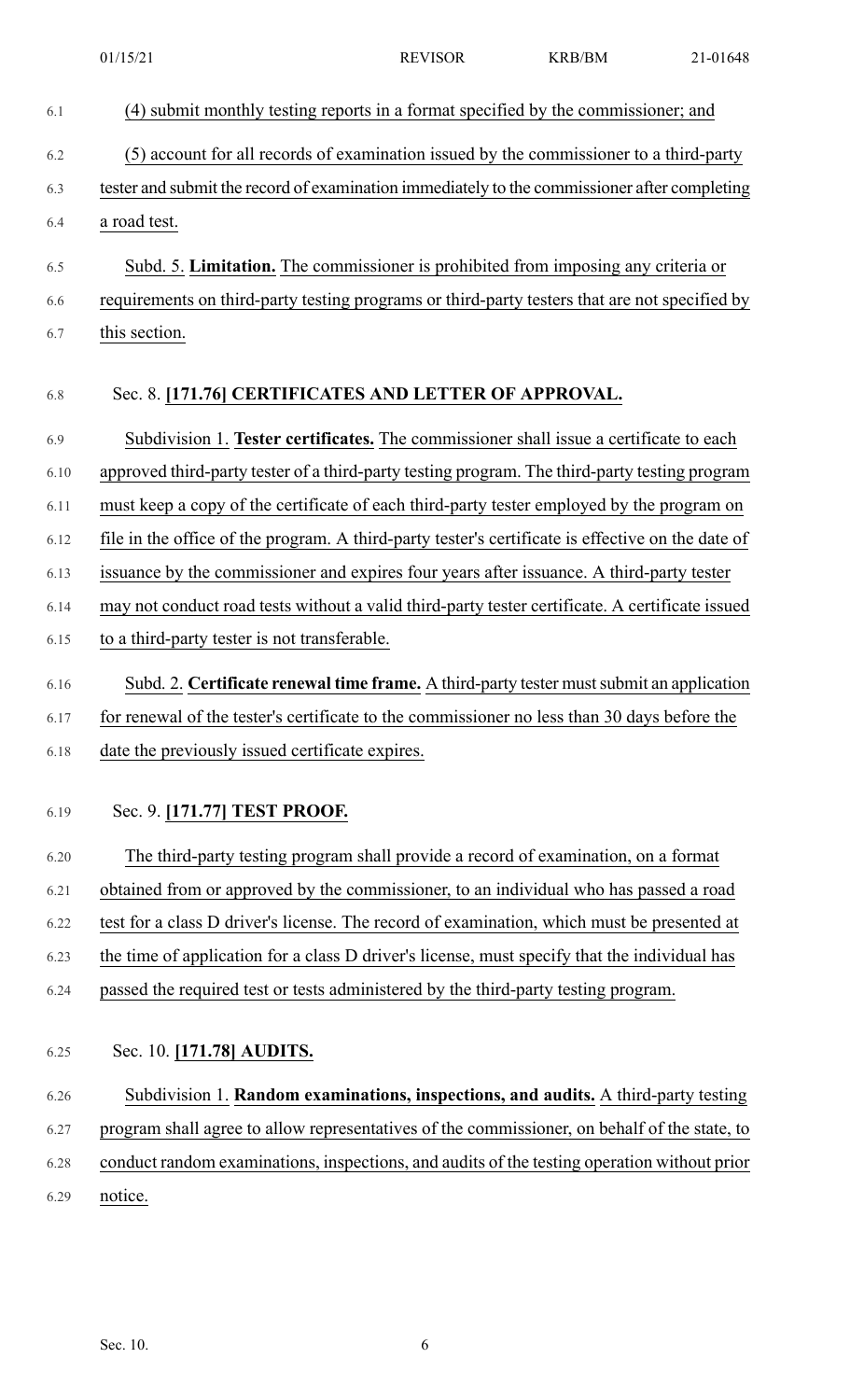| 7.1  | Subd. 2. On-site inspections. A third-party testing program shall permit on-site                |
|------|-------------------------------------------------------------------------------------------------|
| 7.2  | inspections by agents of the commissioner as necessary to determine compliance with             |
| 7.3  | sections 171.70 to 171.82.                                                                      |
| 7.4  | Subd. 3. Examination of test administration. On at least an annual basis, agents of the         |
| 7.5  | commissioner who are state employees must be permitted to:                                      |
| 7.6  | (1) take the tests actually administered by the third-party testing program as if the state     |
| 7.7  | employees were test applicants;                                                                 |
| 7.8  | (2) test a sample of drivers who were examined by the third-party testing program to            |
| 7.9  | compare passing and failing results; or                                                         |
| 7.10 | (3) conduct a road test simultaneously with the third-party tester to compare test results.     |
| 7.11 | Subd. 4. Notice of test schedule. Upon request, no less than 48 hours in advance, the           |
| 7.12 | third-party testing program shall provide the commissioner with the schedule times and          |
| 7.13 | dates that skill tests and road tests are to be given.                                          |
| 7.14 | Sec. 11. [171.79] TEST ADMINISTRATION.                                                          |
| 7.15 | Subdivision 1. Generally. Road tests conducted by a third-party tester must meet the            |
| 7.16 | requirements in Minnesota Rules, parts 7410.4800 to 7410.5380. The commissioner is              |
| 7.17 | prohibited from imposing additional test administration criteria or requirements on third-party |
| 7.18 | testers.                                                                                        |
| 7.19 | Subd. 2. Third-party tester restrictions. A third-party tester shall not:                       |
| 7.20 | (1) delegate any portion of testing to another individual;                                      |
| 7.21 | (2) test a person related to the tester by blood, marriage, or adoption;                        |
| 7.22 | (3) test anyone with a physical disability who may need an individualized restriction           |
| 7.23 | added to the person's driver's license; or                                                      |
| 7.24 | (4) test anyone who has not completed all coursework and training before administering          |
| 7.25 | a road test.                                                                                    |
| 7.26 | Sec. 12. [171.80] RECORD KEEPING; REPORTING REQUIREMENTS.                                       |
| 7.27 | Subdivision 1. Records of administered tests. An approved third-party testing program           |
| 7.28 | shall maintain at the program's administrative offices, for a minimum of three years, the       |
| 7.29 | tester's copy of the record of examination of any driver for whom the third-party testing       |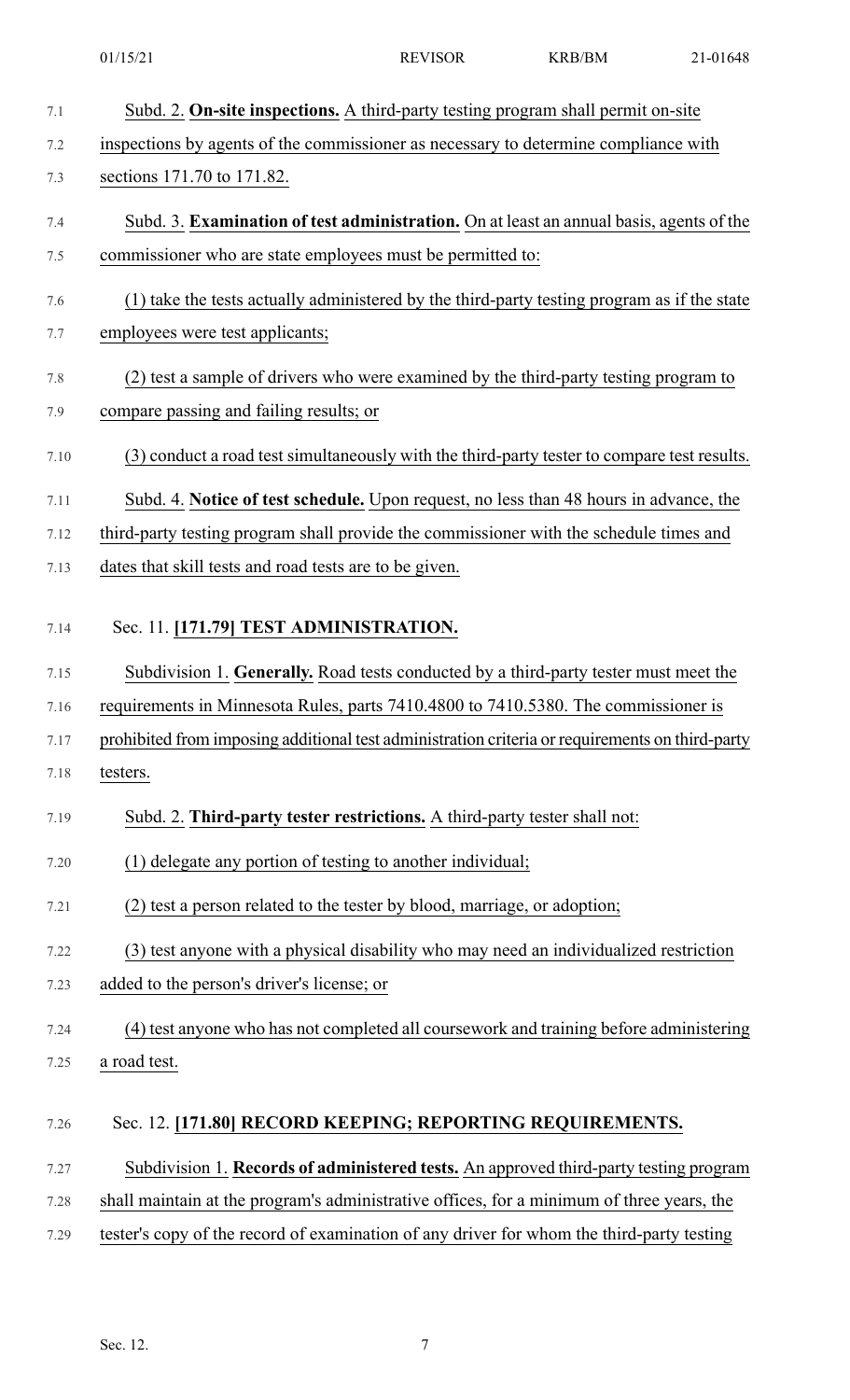|      | 01/15/21                                                                                       | <b>REVISOR</b> | <b>KRB/BM</b> | 21-01648 |
|------|------------------------------------------------------------------------------------------------|----------------|---------------|----------|
| 8.1  | program conducts a test, whether or not the driver passes or fails the test. Each record of    |                |               |          |
| 8.2  | examination must include:                                                                      |                |               |          |
| 8.3  | $(1)$ the full name of the driver;                                                             |                |               |          |
| 8.4  | (2) the date the driver took the test; and                                                     |                |               |          |
| 8.5  | (3) the name and certificate number of the third-party tester conducting the test.             |                |               |          |
| 8.6  | Subd. 2. Records of third-party testers. The third-party testing program shall maintain,       |                |               |          |
| 8.7  | at the program's administrative offices, a record of each third-party tester in the employ of  |                |               |          |
| 8.8  | the third-party testing program at that location. Each record must include:                    |                |               |          |
| 8.9  | (1) a valid and complete tester certificate indicating the third-party tester has met all      |                |               |          |
| 8.10 | qualifications;                                                                                |                |               |          |
| 8.11 | (2) a copy of the third-party tester's current driving record, which must be updated           |                |               |          |
| 8.12 | annually; and                                                                                  |                |               |          |
| 8.13 | (3) evidence that the third-party tester is an employee of the third-party testing program.    |                |               |          |
| 8.14 | Subd. 3. Record retention. The third-party testing program shall retain all third-party        |                |               |          |
| 8.15 | tester records for three years after a third-party tester leaves the employ of the third-party |                |               |          |
| 8.16 | testing program.                                                                               |                |               |          |
| 8.17 | Subd. 4. Reporting requirements. The third-party testing program shall report the              |                |               |          |
| 8.18 | number of road tests administered annually by all third-party testers employed by the          |                |               |          |
| 8.19 | program. The report must be in writing or in an electronic format approved by the              |                |               |          |
| 8.20 | commissioner and must be received by the commissioner within 45 days of the end of each        |                |               |          |
| 8.21 | calendar year.                                                                                 |                |               |          |
| 8.22 | Subd. 5. Data Practices Act. All third-party testing programs and third-party testers are      |                |               |          |
| 8.23 | subject to section 13.05, subdivision 11.                                                      |                |               |          |
| 8.24 | Sec. 13. [171.81] NOTIFICATION REQUIREMENTS.                                                   |                |               |          |
| 8.25 | Subdivision 1. In general. The third-party testing program shall ensure that the               |                |               |          |
| 8.26 | commissioner is notified in writing or by electronic means:                                    |                |               |          |
| 8.27 | (1) 30 days before any change in the third-party testing program's name or address;            |                |               |          |
| 8.28 | (2) ten days before any change in the third-party tester employed by the third-party           |                |               |          |
| 8.29 | testing program;                                                                               |                |               |          |
| 8.30 | (3) within ten days of a change in a third-party tester's driving status;                      |                |               |          |

Sec. 13. 8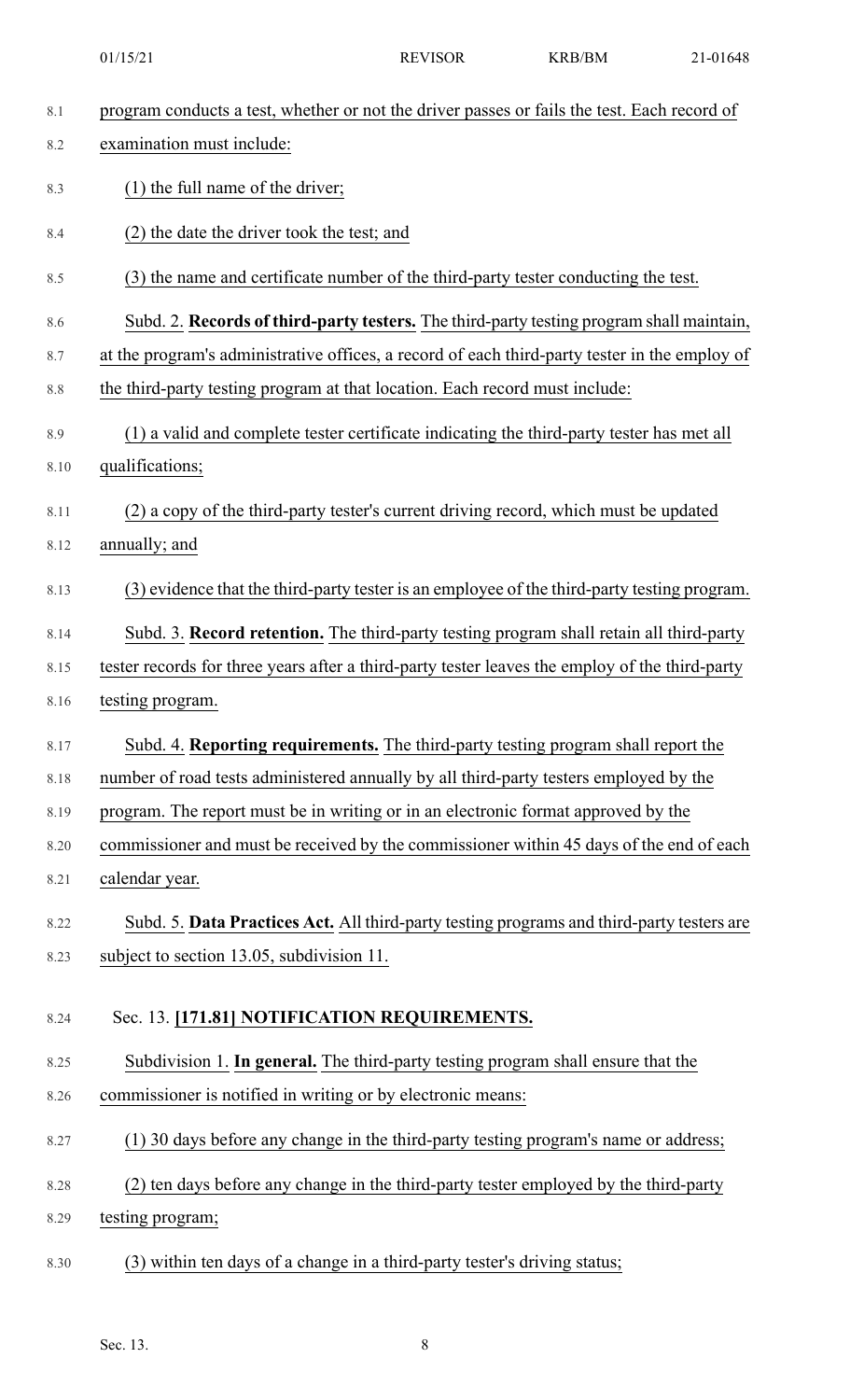|      | 01/15/21                                                                                        | <b>REVISOR</b> | <b>KRB/BM</b> | 21-01648 |
|------|-------------------------------------------------------------------------------------------------|----------------|---------------|----------|
| 9.1  | (4) within ten days of the third-party testing program ceasing business operations in           |                |               |          |
| 9.2  | Minnesota; or                                                                                   |                |               |          |
| 9.3  | (5) within ten days of a third-party tester:                                                    |                |               |          |
| 9.4  | (i) receiving notice from any state that the tester's driving privileges have been withdrawn;   |                |               |          |
| 9.5  | $\frac{or}{ }$                                                                                  |                |               |          |
| 9.6  | (ii) failing to comply with the third-party testing program or third-party tester               |                |               |          |
| 9.7  | requirements in sections 171.70 to 171.82.                                                      |                |               |          |
| 9.8  | Subd. 2. Test route change. Before changing a test route, a third-party testing program         |                |               |          |
| 9.9  | must submit a written request and obtain written approval from the commissioner for any         |                |               |          |
| 9.10 | proposed change in the road test route. The request may be submitted by facsimile or            |                |               |          |
| 9.11 | electronic mail.                                                                                |                |               |          |
| 9.12 | Subd. 3. Tester change. A third-party tester shall notify the commissioner within ten           |                |               |          |
| 9.13 | days of leaving the employ of a third-party testing program.                                    |                |               |          |
|      |                                                                                                 |                |               |          |
| 9.14 | Sec. 14. [171.82] DENIAL, CANCELLATION, OR SUSPENSION OF PROGRAM                                |                |               |          |
| 9.15 | OR TESTER; APPEAL.                                                                              |                |               |          |
| 9.16 | Subdivision 1. Denial. The commissioner may deny an application for a third-party               |                |               |          |
| 9.17 | testing program or tester certificate if the applicant does not qualify for approval or         |                |               |          |
| 9.18 | certification under sections 171.70 to 171.81. In addition, a misstatement or misrepresentation |                |               |          |
| 9.19 | is grounds for denying a letter of approval or tester certificate.                              |                |               |          |
| 9.20 | Subd. 2. Cancellation or suspension. The commissioner may cancel the approval of a              |                |               |          |
| 9.21 | third-party testing program or third-party tester or may suspend a program or tester for:       |                |               |          |
| 9.22 | (1) failure to comply with or satisfy any provision of sections $171.70$ to $171.81$ ;          |                |               |          |
| 9.23 | (2) falsification of any records or information relating to the third-party testing program;    |                |               |          |
| 9.24 | (3) performance in a manner that compromises the integrity of the third-party testing           |                |               |          |
| 9.25 | program. The commissioner must use the same standards of integrity for state-employed           |                |               |          |
| 9.26 | testers and third-party testers; or                                                             |                |               |          |
| 9.27 | (4) the withdrawal of a third-party tester's driving privileges.                                |                |               |          |
| 9.28 | Subd. 3. Commissioner's discretion. (a) The existence of grounds for cancellation or            |                |               |          |
| 9.29 | suspension under subdivision 2 is determined at the sole discretion of the commissioner. If     |                |               |          |
| 9.30 | the commissioner determines that grounds for cancellation or suspension exist for failure       |                |               |          |
| 9.31 | to comply with or satisfy any requirement in sections 171.70 to 171.81, the commissioner        |                |               |          |